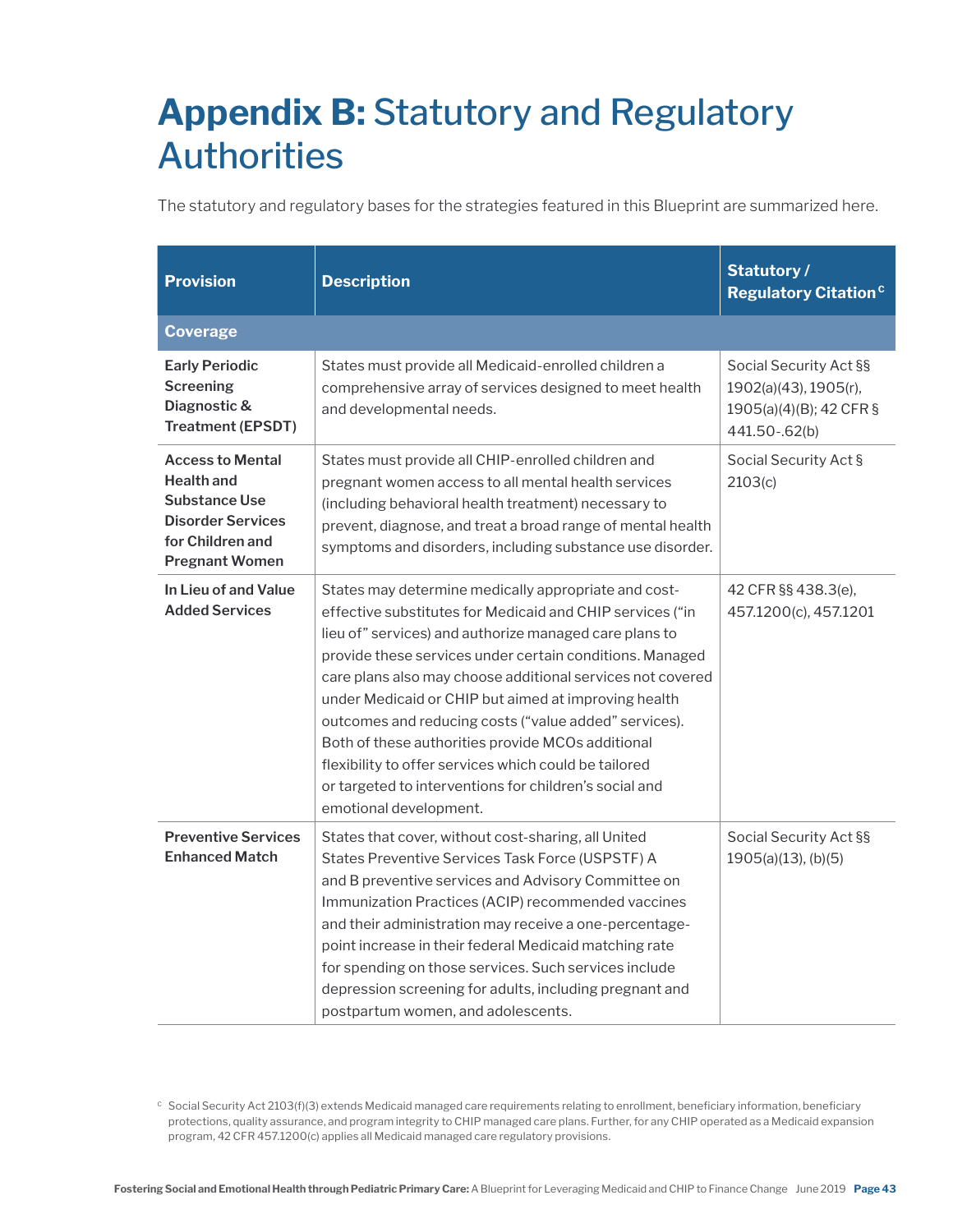| <b>Provision</b>                                 | <b>Description</b>                                                                                                                                                                                                                                                                                                                                                                                                                                                                                                                                                                                                                                                                                | Statutory/<br>Regulatory Citation <sup>D</sup>                                     |  |  |
|--------------------------------------------------|---------------------------------------------------------------------------------------------------------------------------------------------------------------------------------------------------------------------------------------------------------------------------------------------------------------------------------------------------------------------------------------------------------------------------------------------------------------------------------------------------------------------------------------------------------------------------------------------------------------------------------------------------------------------------------------------------|------------------------------------------------------------------------------------|--|--|
| <b>Incentives for Providers and Plans</b>        |                                                                                                                                                                                                                                                                                                                                                                                                                                                                                                                                                                                                                                                                                                   |                                                                                    |  |  |
| <b>Enhanced</b><br>Reimbursement                 | States may establish a "rate add-on" to payments to<br>pediatric care providers if they meet state-defined<br>standards for addressing the social and emotional health<br>of children, such as including a family support specialist<br>on their care team and connecting families to social<br>and economic supports. States with fee-for-service<br>systems can directly establish the add-on, while those<br>with Medicaid managed care can require, through their<br>contracts, that managed care organizations to make such<br>payments.                                                                                                                                                     | Social Security Act §<br>1902(a)(30)                                               |  |  |
| <b>Provision</b>                                 | <b>Description</b>                                                                                                                                                                                                                                                                                                                                                                                                                                                                                                                                                                                                                                                                                | Statutory/<br><b>Regulatory Citation</b> <sup>D</sup>                              |  |  |
| <b>Incentives for Providers and Plans</b>        |                                                                                                                                                                                                                                                                                                                                                                                                                                                                                                                                                                                                                                                                                                   |                                                                                    |  |  |
| <b>Member Auto-</b><br>Assignment                | States must provide Medicaid and CHIP beneficiaries an<br>opportunity to make an active and informed decision in<br>selecting their managed care plan. In the absence of a<br>beneficiary decision, they determine the algorithm used to<br>assign beneficiaries automatically to managed care plans.<br>When designing the algorithm, a state could include criteria<br>such as managed care plan quality and performance with<br>respect to children's social and emotional health to reward<br>plans that excel on these issues.                                                                                                                                                               | Social Security Act §<br>1932(a)(4); 42 CFR §§<br>438.54, 457.1200(c),<br>457.1210 |  |  |
| Incentive<br>and Withhold<br><b>Arrangements</b> | To incentivize managed care plans to focus on a state's<br>priorities, states may provide additional payments<br>for meeting certain performance levels (incentive<br>arrangement), or withhold a portion of a plan's capitation<br>payment pending achievement of a certain performance<br>level (withhold arrangement). These performance goals<br>must be linked to the quality goals and measures defined<br>in a state's managed care plan quality strategy, which could<br>include a focus on children's social and emotional health.<br>These arrangements apply to Medicaid managed care and<br>CHIP managed care to the extent that CHIP is operated as<br>a Medicaid expansion program. | 42 CFR §§ 438.6(c),<br>457.1200(c)                                                 |  |  |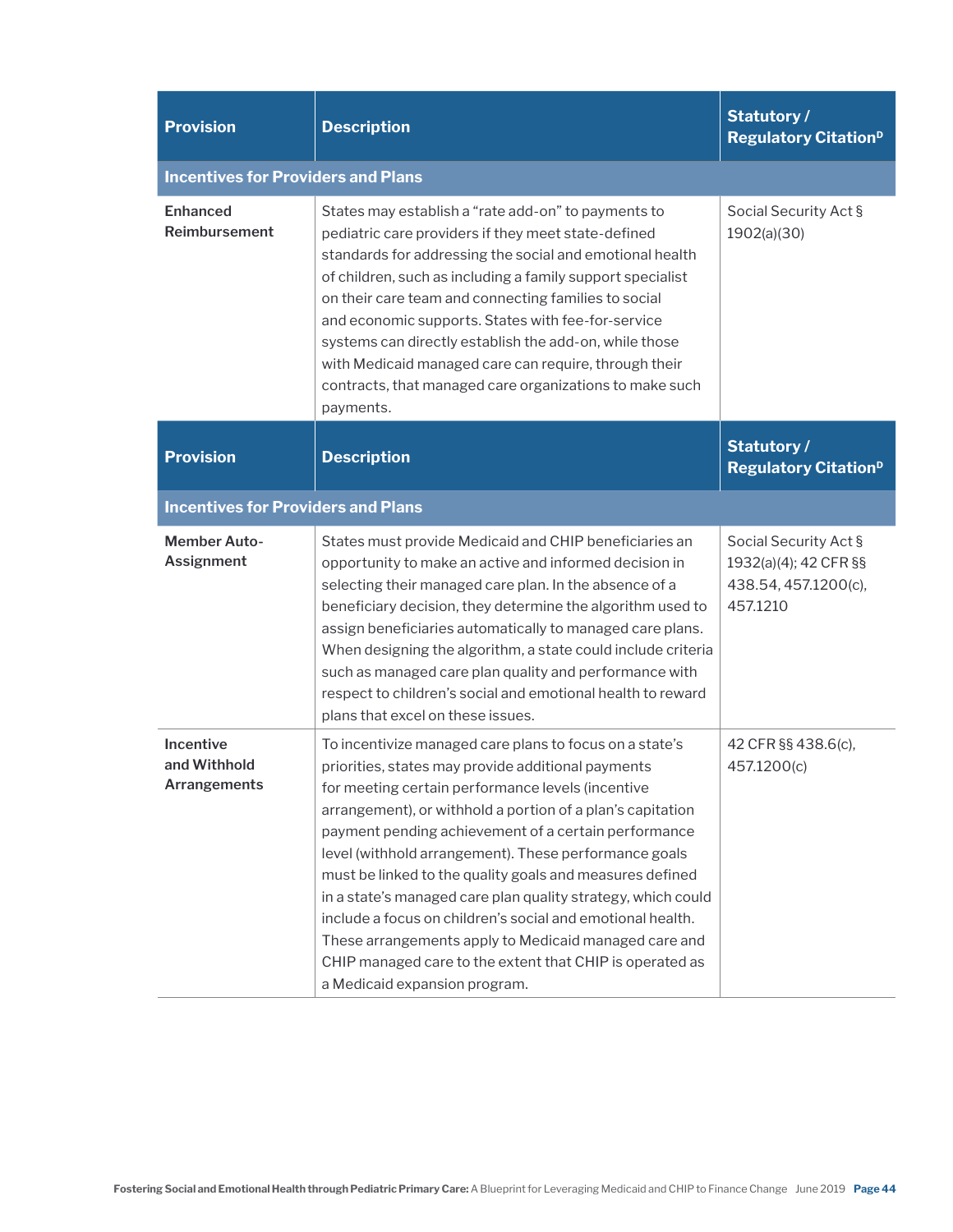| <b>Directed Payments</b>                               | If it is part of a delivery system reform agenda, states may<br>direct managed care plans to reimburse providers meeting<br>certain standards using specified payment methodologies.<br>The provider payment methodologies could be payments<br>linked to a high-performing pediatric medical home or<br>pay-for-performance on metrics related to children's social<br>and emotional health. This authority applies to Medicaid<br>managed care and CHIP managed care to the extent that<br>CHIP is operated as a Medicaid expansion program.                                                                                                   | 42 CFR §§ 438.6(c),<br>457.1200(c)                                                                     |  |  |
|--------------------------------------------------------|--------------------------------------------------------------------------------------------------------------------------------------------------------------------------------------------------------------------------------------------------------------------------------------------------------------------------------------------------------------------------------------------------------------------------------------------------------------------------------------------------------------------------------------------------------------------------------------------------------------------------------------------------|--------------------------------------------------------------------------------------------------------|--|--|
| <b>Quality Measurement and Improvement</b>             |                                                                                                                                                                                                                                                                                                                                                                                                                                                                                                                                                                                                                                                  |                                                                                                        |  |  |
| <b>Child Core Set</b><br><b>Measures</b>               | Since 2010, states have been voluntarily reporting on a<br>national standard Core Set of Children's Health Quality<br>Measures (Child Core Set). Starting in 2024, states will be<br>required to report on these measures for Medicaid and<br>CHIP. Measures address primary care, behavioral health,<br>and maternal and perinatal health. The Child Core Set<br>establishes an important expectation of consistent and<br>ongoing measurement and begins to develop comparative<br>data across states. State may leverage the Child Core<br>Set and could also develop additional measures that<br>emphasize social and emotional development. | Social Security Act §<br>1139A(a)                                                                      |  |  |
| <b>Quality Strategy</b>                                | States must develop and implement a quality strategy for<br>assessing and improving the quality of care and services<br>delivered by Medicaid and CHIP managed care plans. The<br>quality strategy serves as an articulation of a State's policy<br>goals and an important anchor for a variety of other tools<br>such as performance improvement projects, withhold<br>and incentive payments, and directed payments. States<br>may leverage the quality strategy to consider children's<br>social and emotional health in their process and outcome<br>measures and performance priorities.                                                    | <b>Social Security</b><br>Act § 1932(c); 42<br>CFR §§ 438.334,<br>438.340, 457.1200(c),<br>457.1240(e) |  |  |
| Performance<br>Improvement<br><b>Projects</b>          | States must require Medicaid and CHIP managed care<br>plans to conduct performance improvement projects,<br>which are designed to achieve significant improvement<br>in health outcomes and enrollee satisfaction. States may<br>leverage this authority and direct specific project focus<br>areas, such as those focused on children's mental health.                                                                                                                                                                                                                                                                                          | 42 CFR §§ 438.240(d),<br>438.330, 457.1200(c),<br>457.1240(b)                                          |  |  |
| <b>Provider Training and Practice Re-configuration</b> |                                                                                                                                                                                                                                                                                                                                                                                                                                                                                                                                                                                                                                                  |                                                                                                        |  |  |